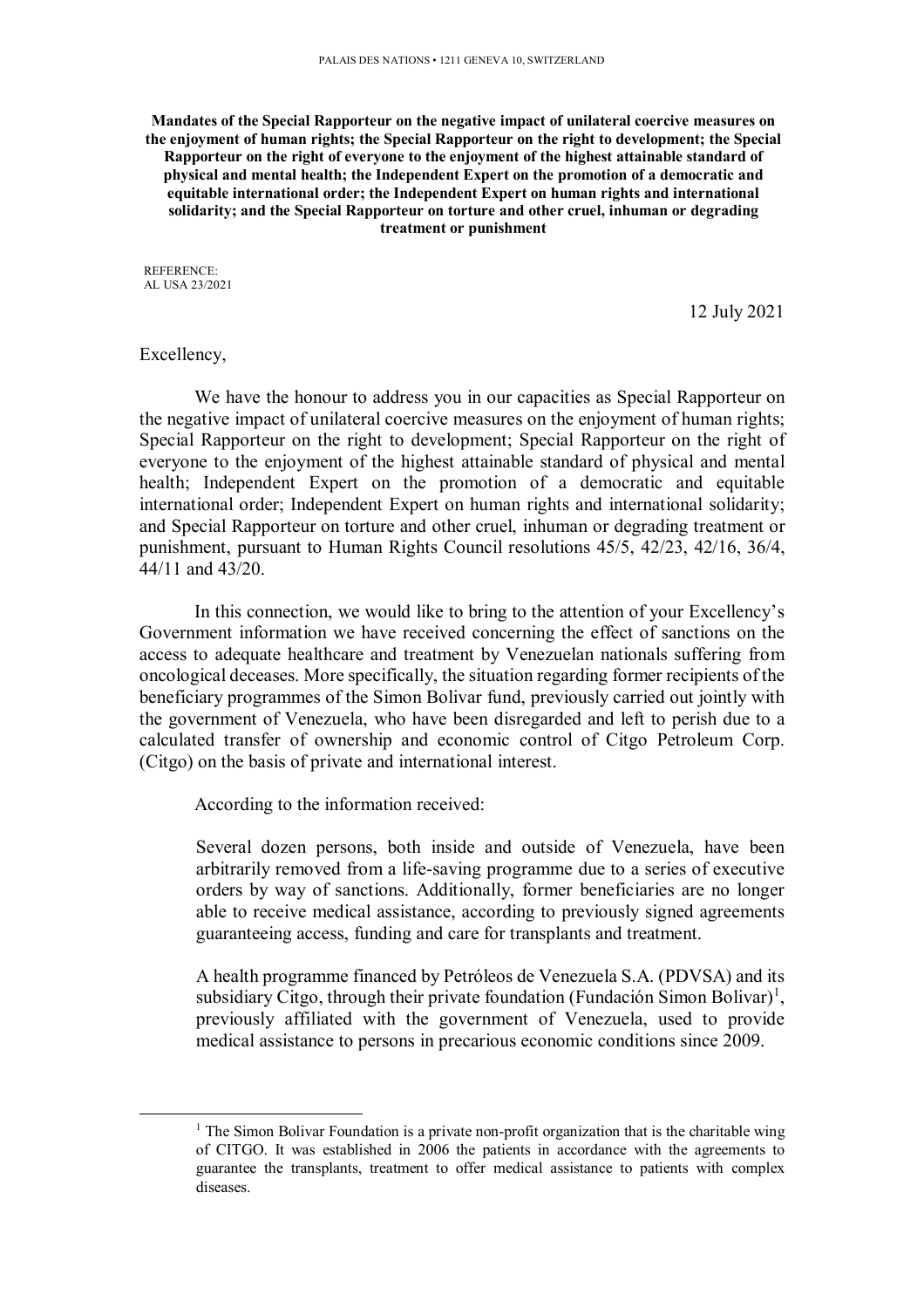Candidates to the medical assistance programme were evaluated by the Foundation for Organ, Tissue and Cellular Donations and Transplants (Fundavene), an agency of Venezuela's Health Ministry, and then referred for incorporation into the health programme financed by Fundación Simon Bolivar / PDVSA-CITGO.

Patients were later referred to various clinical centres outside of the country to receive specialized treatments unavailable in Venezuela. The continuation of the programme abroad was administered through non-profit organizations like the Foundation for Bone Marrow Transplants  $(ATMO<sup>2</sup>)$ , with the continuous sponsorship of the Fundación Simon Bolivar. The programme provided beneficiaries with all or a large portion of the costs of treatment and the travel of the patient in company of at least one family member. In addition, Fundación Simon Bolivar also had agreements with hospital centres outside of the country, through which it was committed to paying off debts arising from care and specialized examinations of the beneficiary patients, the majority of whom were children and adolescents.

PDVSA-CITGO (Fundación Simon Bolivar) had routinely assumed the costs patients and their accompanying family members incurred relating to their round-trip airfare, medical check-ups, payment of transplants, treatments and specialized examinations, housing, food, transportation, cell phones and internet, medications, ambulance services and emergencies.

Since 2015, through Executive Order (E.O.) the government of the United States of America has imposed targeted sanctions against Venezuelan individuals and entities alleging their involvement in drug trafficking. In 2006, an arms embargo was imposed on the grounds of insufficient cooperation in countering terrorism. In 2014 and 2015, more targeted sanctions were enforced against Venezuela citing alleged suppression of protesters, and other human rights violations and criminal activity. These sanctions included assets freeze, and bans on transaction and travel. On 27 August 2017, sanctions (E.O. 13808) were imposed against the State-owned company, Petróleos de Venezuela, S.A. (PDVSA) Venezuela's main source of foreign revenue, blocking all transactions and access to the U.S. financial market. On 1 November 2018, additional sanctions were placed on other mining, food, and banking and financial services through EO 13850.

In 2019, with the recognition of Juan Guaidó as the winner of the presidential elections by the United States, further sanctions<sup>3</sup> were imposed on PDVSA, the

-

<sup>2</sup> La Associazione per il Trapianto di Midollo Osseo (ATMO, by its Italian initials) was constituted on November 15, 2006, according to the laws of the Republic of Italy, and was identified as the operating branch in the country of the Foundation for Bone Marrow Transplants (FTMO). FTMO was created in Venezuela in 1999 and is headquartered in the city of Maracaibo. Both entities were constituted to facilitate medical care for Venezuelan patients with cancer, liver disease or requiring bone marrow transplants.

<sup>&</sup>lt;sup>3</sup> Action Intensifies Pressure on Maduro and Regime Insiders, Demonstrates U.S. Commitment to Leverage Economic Pressure […] holding accountable those responsible for Venezuela's tragic decline, and will continue to use the full suite of its diplomatic and economic tools to support Interim President Juan Guaidó" Treasury Sanctions Venezuela's State-Owned Oil Company Petroleos de Venezuela, S.A. | U.S. Department of the Treasury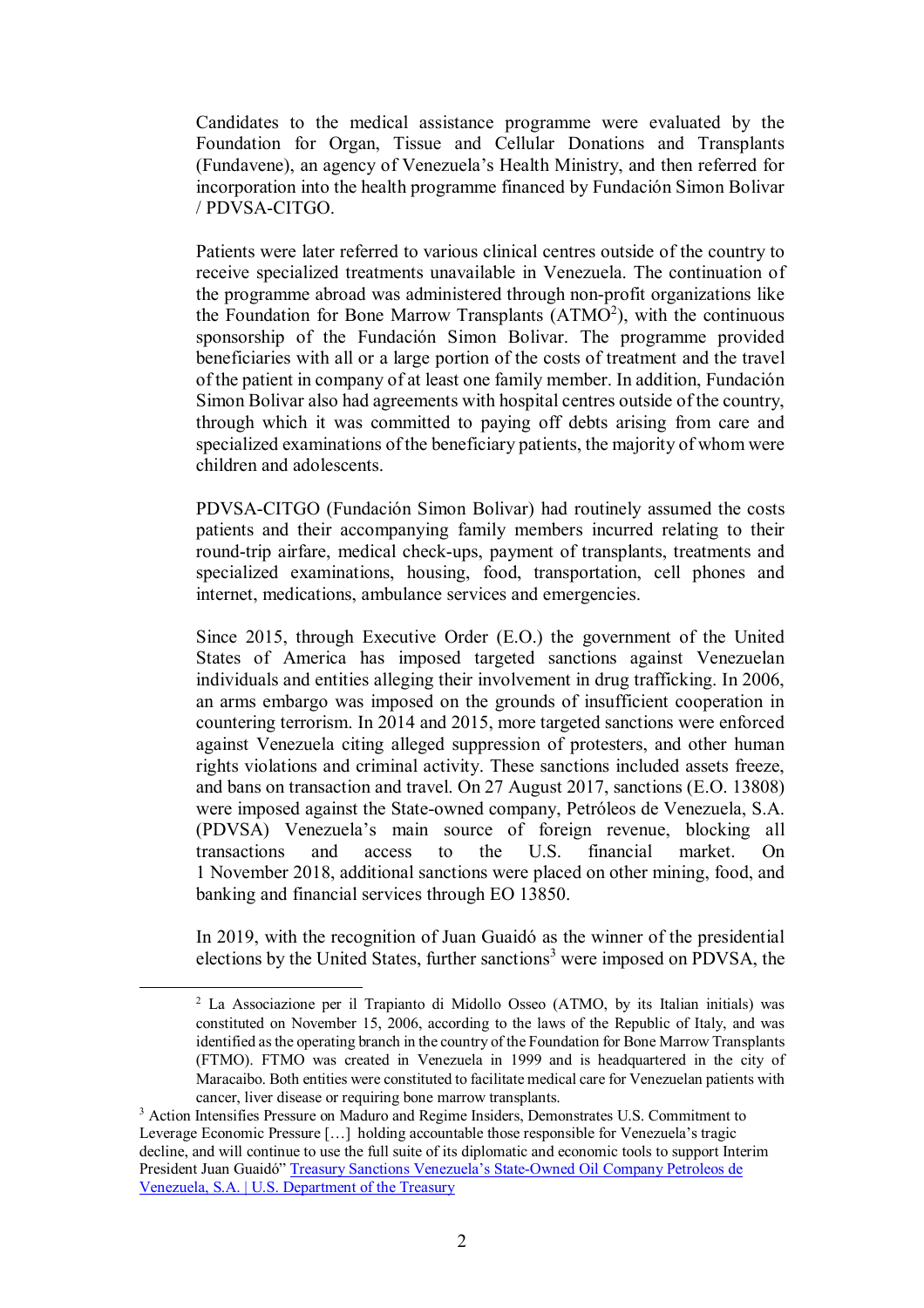Venezuelan Central Bank, and key government officials. These sanctions were mainly put in place to pressure Nicolas Maduro to renounce his victory, and hand over the control of the presidency to the leader recognized by the United States. In addition, EO 12857 of 25 January 2019, and EO 13884 of 5 August 2019, made it difficult for PDVSA to find vessels to ship crude oil to non-USA markets, and interrupted purchases from established clients, due to overcompliance practices and fears of reprisals from the USA.

These executive orders establish a set of prohibitions on legal persons and entities that prevent them from carrying out commercial and financial transactions with State owned agencies and/or companies in Venezuela, particularly major companies such as Petróleos de Venezuela S.A., representing the main source of national income.

On 21 November 2018, in an attempt to continue with the medical assistance programme, despite the imposition of sanctions, CITGO issued a payment for one million, six hundred seven thousand, eight hundred seventy-one euros and fifteen cents,  $\epsilon$ 1,607,871.15 (the total debt accrued to that date) at the request of PDVSA, in order to pay medical providers. The payment was not processed by Banks because it corresponded to expenses related to PDVSA.

On 11 February 2019, there was an attempt from the financial entity Bank of Economic and Social Development of Venezuela (BANDES) to carry out a payment of the total debt to date of four million, eight hundred fifty-one thousand, two hundred fifty-two euros with seventy-nine cents,  $64,851,252.79$ . This could not be processed due to the refusal of intermediary banks in carrying out operations coming from Venezuela.

On 20 February 2019, PDVSA requested a payment through the financial entity "Novo Banco" of Portugal for the amount of the total debt, which was rejected. The next day, on 21 February 2019, there was another attempt for a payment order from Novo Banco, which was also rejected. PDVSA introduced a protective order in Portuguese courts due to the refusal by Novo Banco to process the payments to care for patients with chronic diseases.

Due to the nature of the sanctions set against the Government of Venezuela, the health and economic sectors of the country have been undermined, causing impairment to millions of citizens. The implementation of the US Department of the Treasury's Office of Foreign Assets Control (OFAC) of Executive Orders No. 13808<sup>4</sup>, 13850<sup>5</sup>, 13884<sup>6</sup> and 13857<sup>7</sup>, blocking Petróleos de Venezuela, S.A., the Venezuelan state-owned oil and natural gas company (PDVSA), from accessing the financial system as well as CITGO petrol assets, has only intensified these disastrous effect.

-

<sup>4</sup> 13808.pdf (treasury.gov)

<sup>5</sup> Federal Register :: Blocking Property of Additional Persons Contributing to the Situation in Venezuela

 $\overline{6}$  13884  $\overline{0}$ .pdf (treasury.gov)

<sup>7</sup> 13857.pdf (treasury.gov)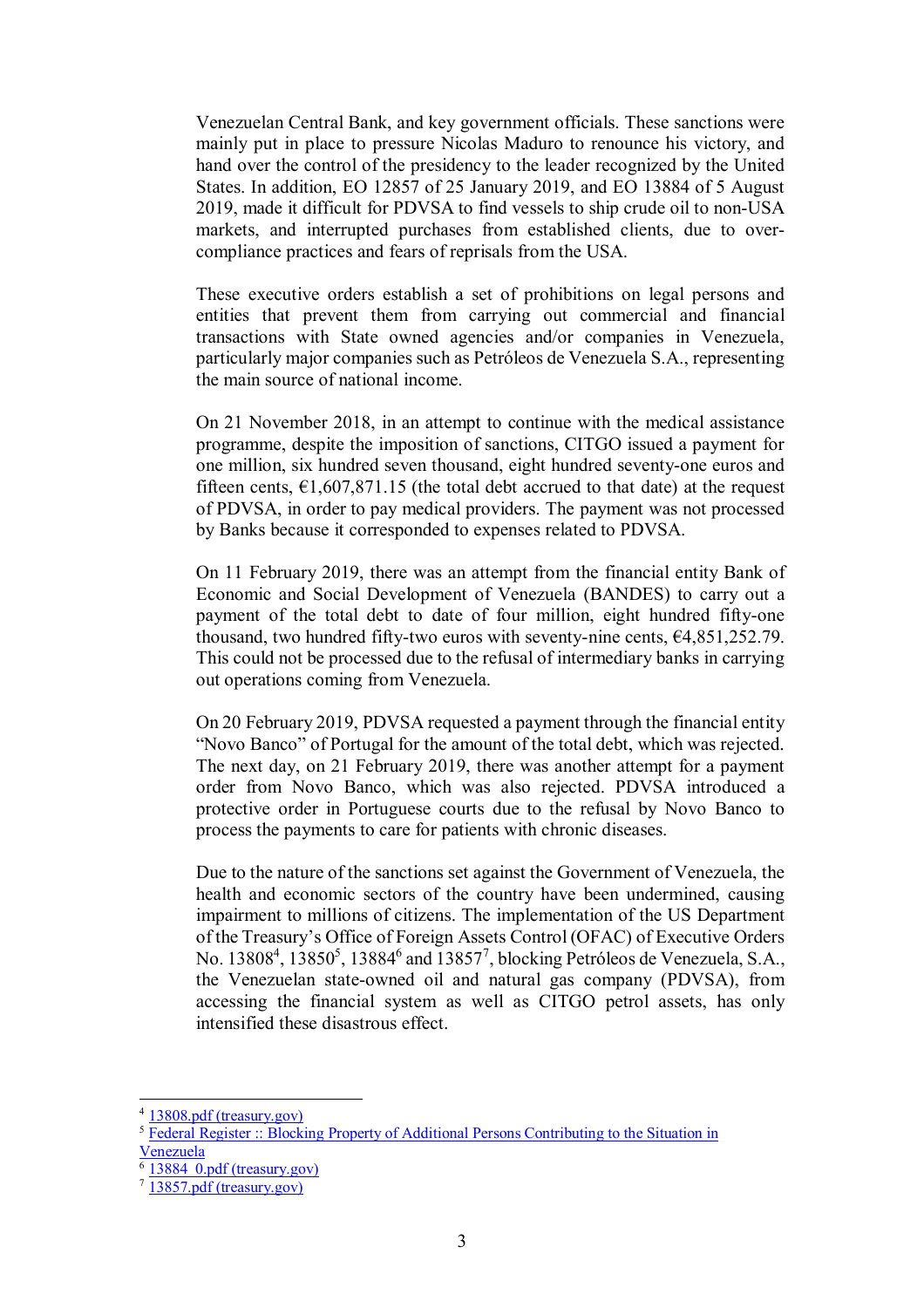On 24 October 2019, the United States Government modified a current sanction previously imposed on PDVSA to benefit CITGO creditors, paying a debt of US \$913 million in the form of bonds. In doing so, it transferred control of the CITGO board of trustees, to opposition leader Juan Guaidó, who proclaimed himself as the legitimate president of Venezuela, following the 2018 elections. Default of said loans would have caused the auctioning of CITGO stocks and loss of CITGO control by Venezuela. This includes one refinery, oil ducts, and a chain of gasoline stations valued at more than \$10.000 million dollars. This decision was taken less than three days following the renewal of several oil companies, permitted to work in Venezuela. Until these changes, CITGO had been constrained to purchase oil from other countries in Latin America and Africa.

**As a result of application of the mentioned U.S. national legislation as well as zero-risk policy taken by banks, Venezuela nationals, which used to benefit from the medical assistance programmes in transplantation cases abroad, lost access to this life-saving medical treatment.** This, in the context of a sanction regime that has led to the deepest recession in modern history, shrinking the economy of Venezuela by 80%, with an inflation rate of about 2.300% per year.

## **Cases Abroad (See annex II)**

During February 2019, following the shift of CITGO capital control as a result of sanctions on the Government of Venezuela and PDVSA, several former beneficiaries of financial aid received a letter from the Simon Bolivar Foundation, notifying them of an abrupt termination of treatment. More than 12 adult patients as well as 8 children at the time of selection, had been undergoing treatment in Italy, and 5 other children in Argentina at the time the programme was cut. Patients are unable to pay for the cost of medicine, medical tests, examinations, trips to the hospital or emergency ambulance services. Unable to pay their treatment, many were forced to return to Venezuela, but some of the patients are still residing abroad under precarious conditions. Many of these patients need clinical monitoring and specialized treatment.

Evictions and cancelled treatments due to lack of payment, inability to pay mobile or internet services in order to be contacted by the hospitals, hygiene products, medicines, or food, have afflicted the lives of these former programme beneficiaries. Several of them and their relatives were forced to request housing at shelters where they must share spaces with other people, even under the consideration of immunodeficiency problems and critical health conditions of their family members, and some have found themselves in situations of homelessness.

## **National Cases (see Annex II)**

The Government of Venezuela, which used to cover medical expenses for medical examination, treatment, travel and housing expenses for patients and their family members in transplantation cases abroad – primarily in Italy and Argentina, due the unavailability of such treatments in the country - stopped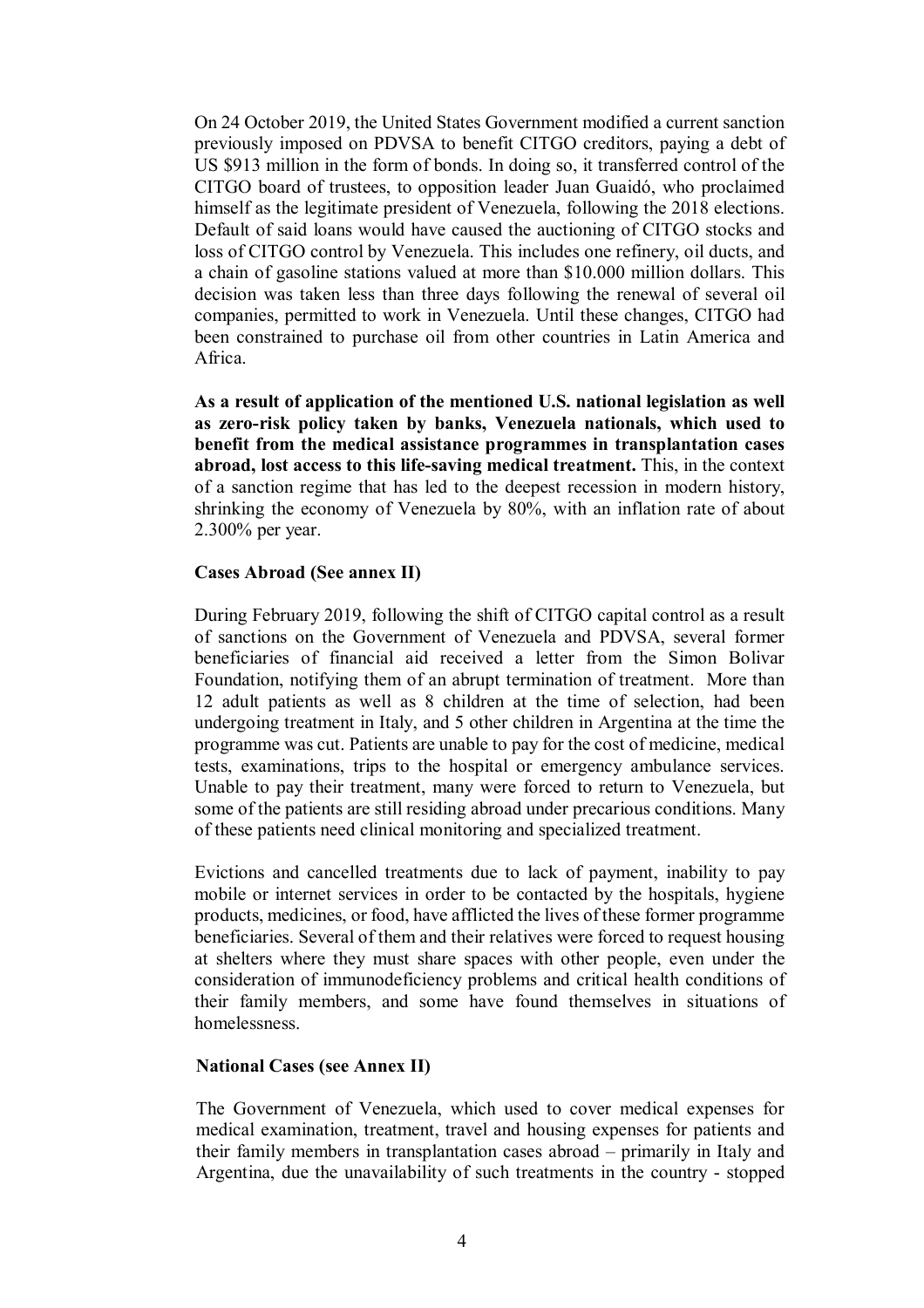financing due to its inability to access funds, including its own funds, and carry out bank transfers as of the moment sanctions were been imposed.

Most patients in need of funding and currently undergoing treatment requiring bone marrow and kidney transplants are concentrated in three hospitals: José Manuel de los Ríos Children's Hospital, located in the city of Caracas, Padre Machado Oncological Hospital, located in the Capital District of Caracas, and the Dr. Alfredo Van Grieken University Hospital, located in the city of Coro in Falcón State.

More than 14 children, including 3 children ages 1-3, have died in 2017 – 2020 awaiting acceptance into the programme, for urgent liver, kidney or bone marrow transplants. In addition, due to the current situation of global pandemic, all persons in similar medical conditions are facing hazardous situations with moral and physical suffering.

Amongst the patients affected, Isabella Lisandri Guevara Albornoz, at the time three months old, underwent a Kasai procedure and received a hepatic transplant from her mother on 26 November 2018. In a post-surgery complication, her surgical wound became infected and she presented with an intra-abdominal abscess, severe stenosis of the hepatic artery with a spleen clot and enterocutaneous fistulas, for which she was unable to eat for 20 days, spent one month in intensive care, and remains in post-transplant risk. She has yet to be discharged and needs to remain under specialized medical care. She has a history of atresia in her bile ducts and intestinal malrotation.

One patient, Diego Jesús Arvelo Marrufo born on 21 February 2020 was diagnosed with Biliary Artesia. He has died aged 1, while awaiting treatment under the programme, due to lack of adequate medical care.

While we do not wish to prejudge the accuracy of these allegations, the serious consequences of the application of primary and secondary extra-territorial measures against the Government of Venezuela and companies related to it, the zero-risk policy of banks and other state and private institutions, is a matter of serious concern to the mandates, especially regarding the legality of the measures taken, and their impact on the human rights of the people of Venezuela and other affected people, especially as regards access to healthcare, the right to life and to physical and psychological integrity.

It is our understanding that any measures taken by states without or beyond authorization of the UN Security Council can only be taken as retaliation or countermeasures in full compliance with the law of international responsibility. In accordance with art. 50 of the Draft Articles on Responsibility of States for international wrongful acts, obligations of humanitarian character as well as fundamental human rights shall never be affected, even when seeking to implement international responsibility of states. Humanitarian concerns should thus always be taken into account.

The extraterritorial reach of secondary sanctions targeting non-US persons and businesses raises serious issues regarding their legality, and results in growing overcompliance, selection of zero-risk policies by banks and other third state governmental and private companies, and has as a result a devastating effect over fundamental human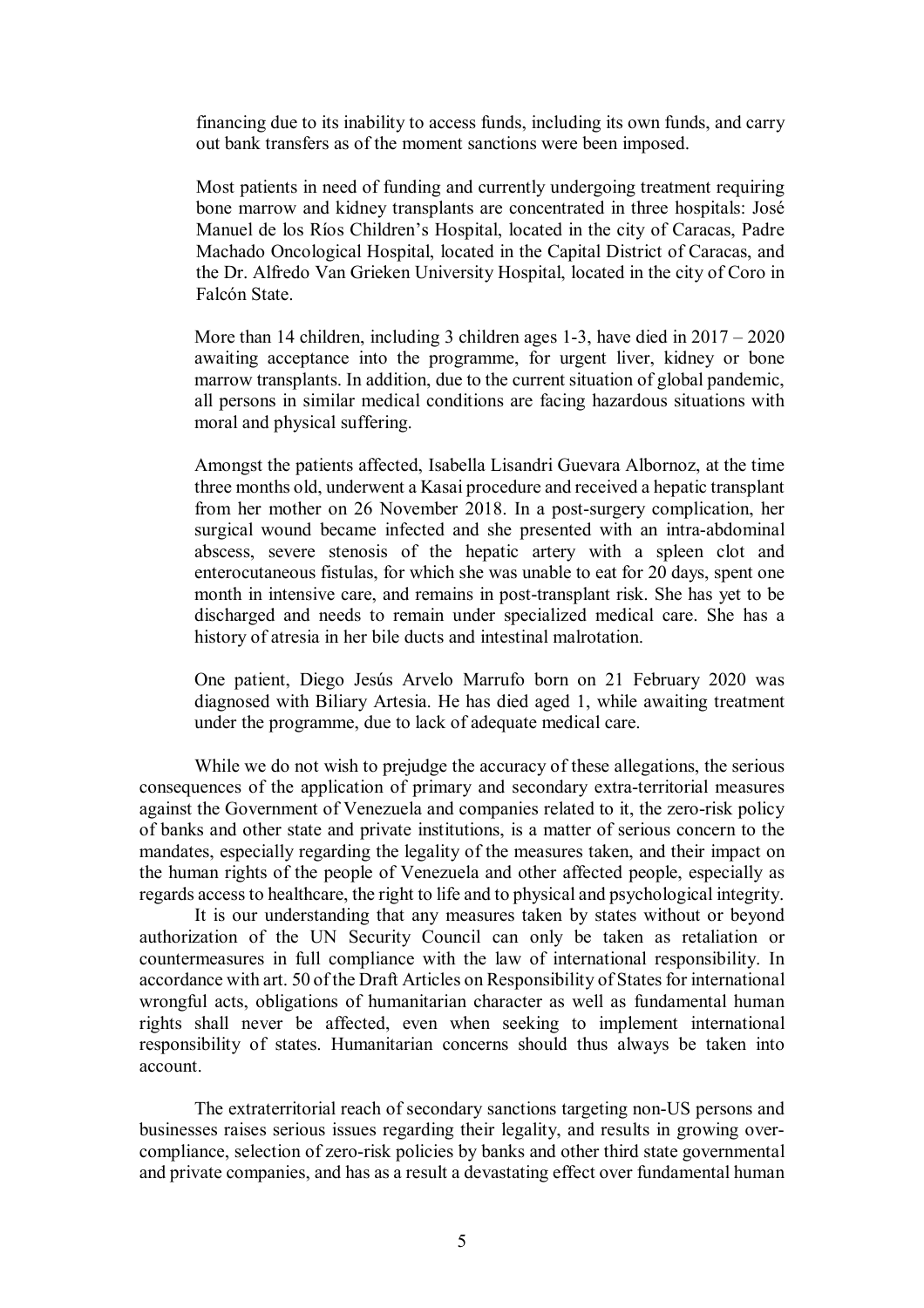rights including the right to health, freedom from inhumane treatment and right to life. We would also like to remind that the right to live and adequate standard of health and living constitute an integral part of the right to development.

Seeking to prevent the government of Venezuela getting access to funds and possibility to get revenues from the oil sector by your Excellency's government, impedes the possibility of Venezuela to guarantee basic economic and social rights of its people including in the sphere of the healthcare, especially severe affecting those suffering from serious diseases and therefore endangering their lives.

In connection with the above alleged facts and concerns, please refer to the **Annex on Reference to international human rights law** attached to this letter which cites international human rights instruments and standards relevant to these allegations.

As it is our responsibility, under the mandates provided to us by the Human Rights Council, to seek to clarify all cases brought to our attention, we would be grateful for your observations on the following matters:

- 1. Please provide any additional information and/or comment(s) you may have on the above-mentioned allegations.
- 2. Please indicate what measures your Excellency's Government has taken to ensure that the unilateral sanctions implemented on Venezuela are reasonable, necessary, proportionate, and in accordance with international law, especially international human rights law and humanitarian standards, and effectively guarantee the safety and access to adequate healthcare of the entire population, more specifically, vis-àvis the extraordinary need for medical equipment, medicines, international funding, and similar considerations of all states during this global pandemic, and ensured.
- 3. Please indicate what measures have been taken, or are envisaged, by your Excellency's Government to ensure that the unilateral coercive measures imposed on Venezuela are, in each case, compliant with the obligations of the United States under its international legal obligations, including under the right to health.
- 4. Please indicate what measures have been taken by your Excellency's government to establish that the sanctions implemented guarantee the basic rights of Venezuelan citizens who may not be privileged to programmes under the control of the opposition government.
- 5. Please clarify why the previous beneficiaries of the programme were arbitrarily omitted, causing extreme hardship to the victims and their families, and in some cases, even death.
- 6. How does the newly issued General License No. 39 facilitate / is predicted to facilitate the health-related transactions as tied to COVID-19, including transactions involving banks, and how this may be used, if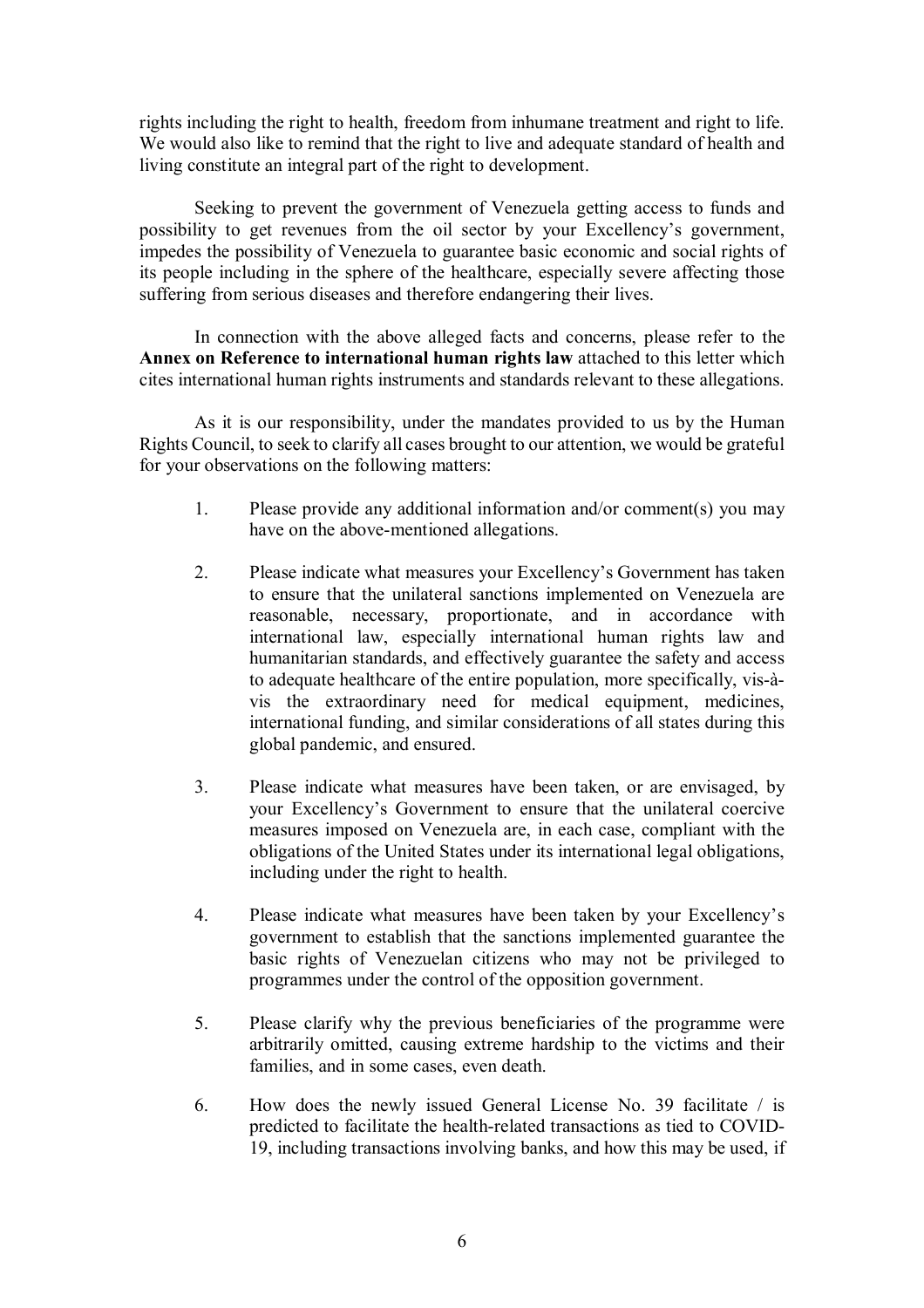at all, to alleviate the secondary sanctions placed on the health system of Venezuela.

- 7. Please provide more information on the control and/or justification that has to be provided by organizations, private or public, that wish to engage in business, as permitted by General License No. 39, with the Government of Venezuela or other private entities.
- 8. Please provide information about the steps taken by Your Excellency's Government to assess that the current imposition of the sanctions against Venezuela is aligned with the obligation to ensure the protection of humanitarian and fundamental human rights as per the Draft law on the international responsibility of starts.

This communication and any response received from your Excellency's Government will be made public via the communications reporting website within 60 days. They will also subsequently be made available in the usual report to be presented to the Human Rights Council.

While awaiting a reply, we urge that all necessary interim measures be taken to halt the alleged violations and prevent their re-occurrence and in the event that the investigations support or suggest the allegations to be correct, to ensure the accountability of any person(s) responsible for the alleged violations.

We are drawing Your Excellency's Government's attention to the possibility that we may publicly express our concerns in this case, given its urgency, that in our view warrants prompt attention. Every day that passes, puts indeed the very life of these patient at further risk of death. While the information in our possession, based on firsthand accounts appears to be reliable, we would be grateful for your view and comments, and especially the measures that are being taken, to save the life of these adult and children patients. Any public comment on our side will indicate that we have been in contact with your Excellency's Government's to clarify the issue/s in question and to seek its views.

A copy of this communication is being sent to the Bolivarian Republic of Venezuela, a similar letter is being drafted to Banco Novo of Portugal, and a copy of that communication will be sent to Portugal.

Please accept, Excellency, the assurances of our highest consideration.

Alena Douhan Special Rapporteur on the negative impact of unilateral coercive measures on the enjoyment of human rights

> Saad Alfarargi Special Rapporteur on the right to development

> > Tlaleng Mofokeng

Special Rapporteur on the right of everyone to the enjoyment of the highest attainable standard of physical and mental health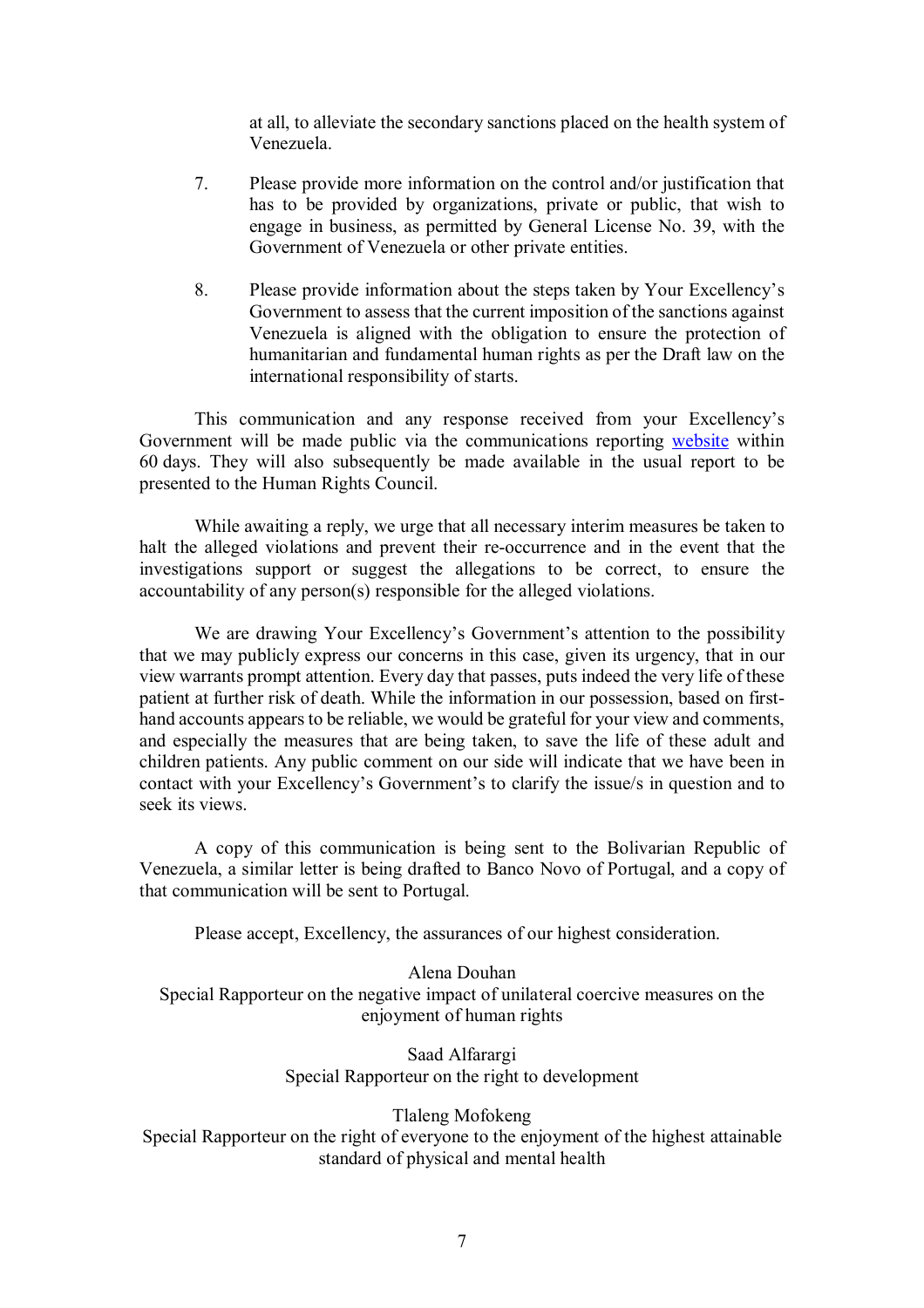Livingstone Sewanyana Independent Expert on the promotion of a democratic and equitable international order

> Obiora C. Okafor Independent Expert on human rights and international solidarity

Nils Melzer Special Rapporteur on torture and other cruel, inhuman or degrading treatment or punishment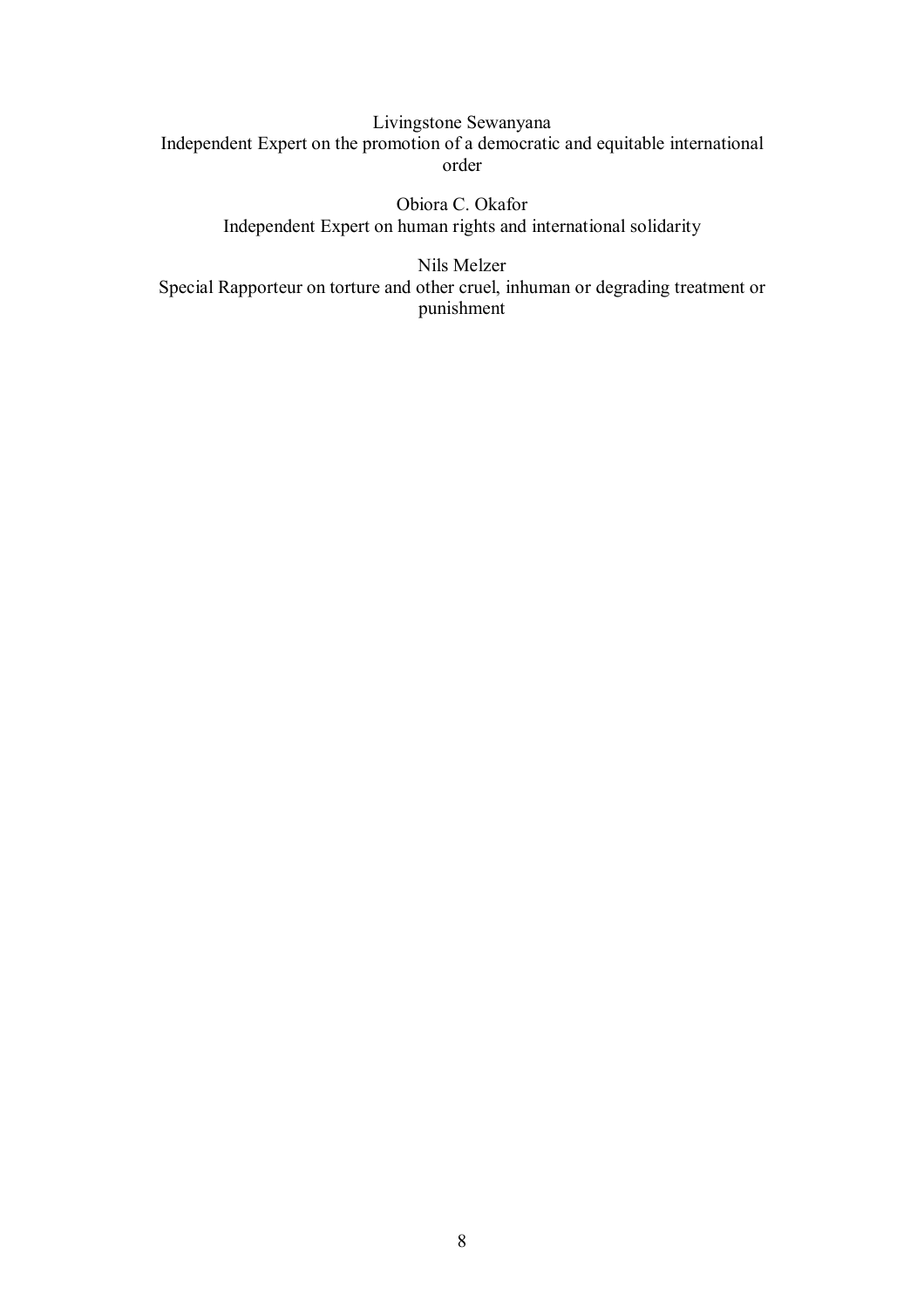#### **Annex I**

#### **Reference to international human rights law**

In connection with above alleged facts and concerns, I would like to draw your Government's attention to the following human rights standards:

I would like to refer your Government to articles 2 (3) and 14 International Covenant on Civil and Political Rights (ICCPR), ratified by the United States of America the 8 June 1992, which state that everyone has the right to an effective remedy, the right to be presumed innocent and the right to a due process. Articles 3 of the Universal Declaration of Human Rights and 6 (1) of the International Covenant on Civil and Political Rights guarantee the right of every individual to life and security and not to be arbitrarily deprived of life. States parties therefore have the duty to respect and ensure the right to life extends to all threats that can result in loss of life. States parties may be in violation of article 6 even if such threats have not actually resulted in loss of life."

In addition, Article 14(2) of the ICCPR establishes that all persons charged with crimes are to be presumed innocent until their guilt is established through legal procedures. As a criminal charge can be essential for establishing one's innocence as well as guilt, the presumption of innocence can only be strengthened if no criminal charges are levied. As for determining whether a crime has been committed, article 14(1) of the ICCPR holds that everyone charged with a crime "shall be entitled to a fair and public hearing by a competent, independent and impartial tribunal established by law," during which the accused person has the right to defend himself (article 14(3)(d) of the ICCPR). This allows the presumption that if no charge is brought, the act in question does not rise to the level of a crime for which a fair hearing shall be held.

We would like to draw the attention of your Excellency's Government to the Universal Declaration of Human Rights (UDHR) and the International Covenant on Economic, Social and Cultural Rights (ICESCR), signed by the United States on 5 October 1977. While the United States is yet to ratify the ICESCR, as a signatory, it has an obligation to refrain from any acts which would defeat the object and purpose of the Covenant prior to its entry into force. Article 25 (1) of the Universal Declaration of Human Rights states that everyone has the right to a standard of living adequate for the health and well-being. The content of this right is delineated in CESCR General Comment No. 14, which states that Health is a fundamental human right, indispensable for the exercise of other human rights, and conduction of a life in dignity and contains freedoms and entitlements

We would like to remind of article 1 of the Declaration on the Right to Development adopted by the United Nations General Assembly by Resolution 41/128 on 4 December 1986, by virtue of which every human person and all peoples are entitled to participate in, contribute to, and enjoy economic, social, cultural and political development. We also wish to recall Article 6, which raises the need for co-operation by states with a view to promoting, encouraging and strengthening universal respect for and observance of all human rights and fundamental freedoms, which are interdependent; equal attention and urgent consideration should be given to the implementation, promotion and protection of civil, political, economic, social and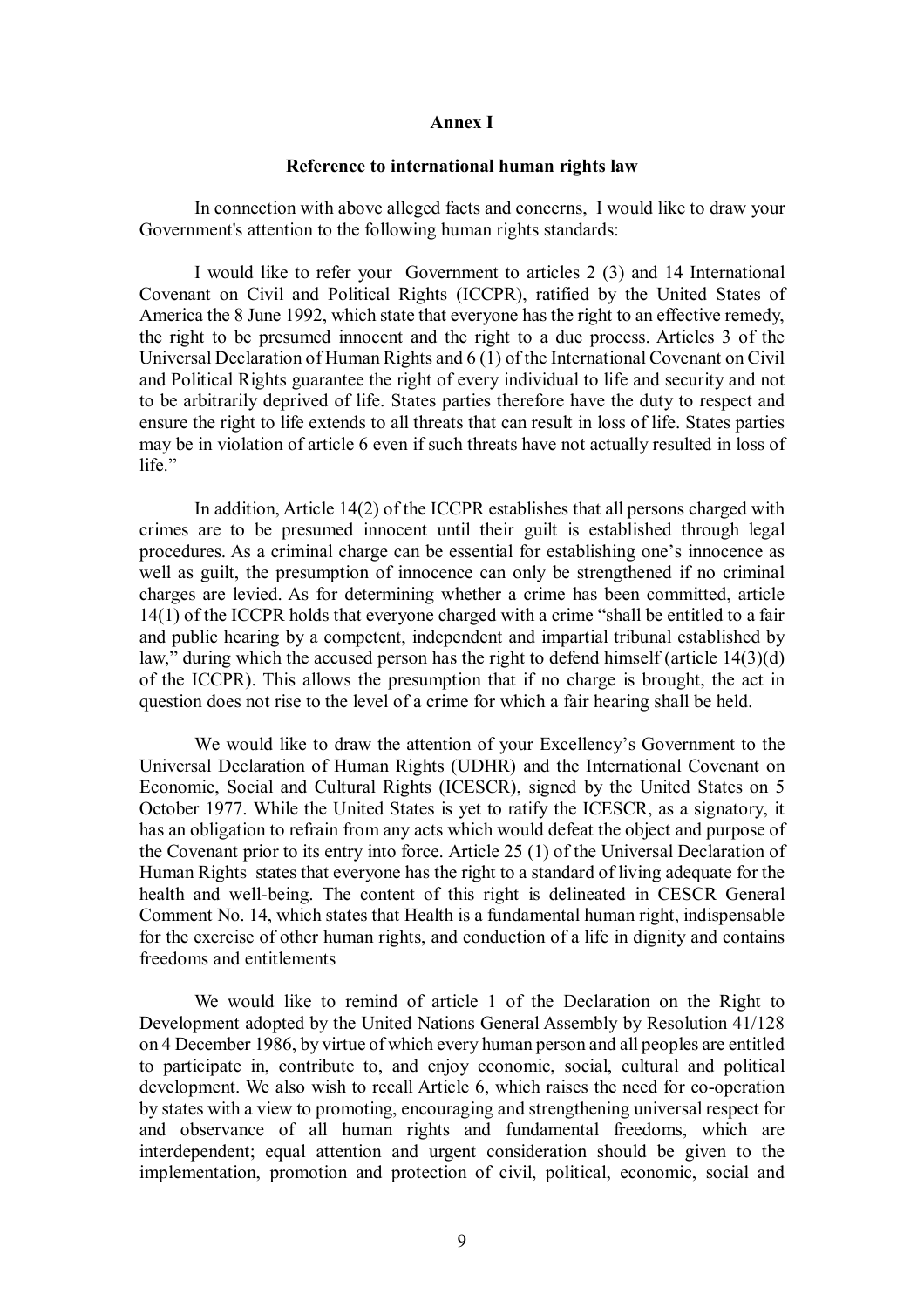cultural rights. The Declaration further calls on States to take all necessary measures for the realization of the right to development and to ensure equality of opportunity for all in their access to basic resources, education, health, food, housing and employment (art. 8). In addition, at the international level, the Declaration places a duty on States to cooperate with each other, both to promote more rapid development of developing countries and to remove obstacles to comprehensive development (arts. 3 (3) and 4 (2)). We refer to the Guidelines and recommendations on the practical implementation of the right to development, which recommend that Governments funding development programmemes should not impose conditionalities on beneficiary Governments since doing so could have adverse unintended effects on the population. (A/HRC/42/38, para 127).

We would like to recall common article 1 of the ICCPR and the International Covenant on Economic, Social and Cultural Rights, which states that all peoples have the right to freely determine their political status and freely pursue their economic, social and cultural development by virtue of the right to self-determination.

We would also like to recall General Comment No. 8 of the Committee on Economic, Social and Cultural Rights on the relationship between economic sanctions and respect for economic, social and cultural rights where the Committee considers that the provisions of the Covenant, virtually all of which are also reflected in a range of other human rights treaties as well as the Universal Declaration of Human Rights (UDHR), cannot be considered to be inoperative, or in any way inapplicable, solely because a decision has been taken that considerations of international peace and security warrant the imposition of sanctions. It has been observed that although this General Comment seems to apply to sanctions adopted by the Security Council, it applies equally to unilateral coercive measures (A/HRC/28/74, para. 15).

We would like to bring to your Government's attention the Vienna Declaration and Programmeme of Action which calls upon States to refrain from any unilateral measures not in accordance with international law and the Charter of the United Nations that creates obstacles to trade relations among states and impedes the full realization of the human rights set forth in the UDHR and other international human rights instruments, in particular the rights of everyone to a standard of living adequate for their health and well-being, including food and medical care, housing and the necessary social services.

In this context, we would also like to draw the attention of your Excellency's Government to paragraph 1 of General Assembly Resolution 68/156, which "[c]ondemns all forms of torture and other cruel, inhuman or degrading treatment or punishment, including through intimidation, which are and shall remain prohibited at any time and in any place whatsoever and can thus never be justified, and calls upon all States to implement fully the absolute and non-derogable prohibition of torture and other cruel, inhuman or degrading treatment or punishment".

We would also like to remind your Government of resolution 27/21 of the Human Rights Council, which inter alia, expresses grave concern by the negative impact of unilateral coercive measures on the right to life, the rights to health and medical care, the right to freedom from hunger and the right to an adequate standard of living, food, education, work and housing. It also expresses concern for the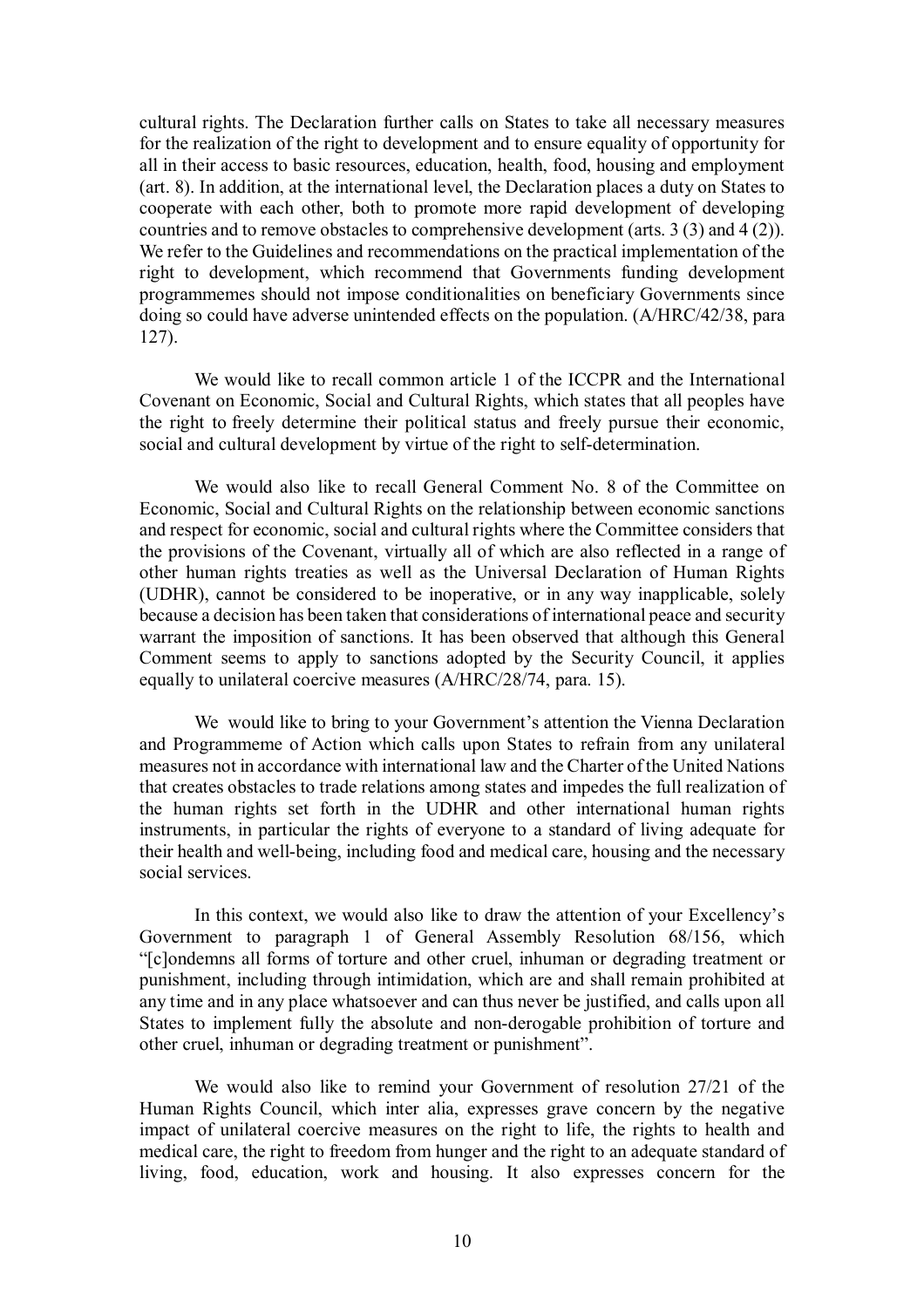disproportionate and indiscriminate human costs of unilateral sanctions and their negative effects on the civilian population, in particular women and children.

In addition, we wish to recall operative paragraph 1 of the same resolution which "Calls upon all States to stop adopting, maintaining or implementing unilateral coercive measures not in accordance with international law, international humanitarian law, the Charter of the United Nations and the norms and principles governing peaceful relations among States, in particular those of a coercive nature with extraterritorial effects, which create obstacles to trade relations among States, thus impeding the full realization of the rights set forth in the Universal Declaration of Human Rights and other international human rights instruments, in particular the right of individuals and peoples to development."

In addition, Article 2 (7) of the charter, constitutes the explicit call for respect for the principles of national sovereignty and non-interference in the internal affairs of States in their electoral processes. In addition, the General Assembly, at its fifty-sixth and fifty-eighth sessions, adopted two resolutions entitled "Respect for the principles of national sovereignty and non-interference in the internal affairs of States in their electoral processes". Resolution 56/154 affirmed "that the principles enshrined in Article 2 of the Charter of the United Nations, in particular respect for national sovereignty and non-interference in the internal affairs of any State, should be respected in the holding of elections". Resolution 58/189

We would like to remind your Excellency's Government of the absolute and non-derogable prohibition of torture and other ill-treatment as codified in articles 2 and 16 of the Convention against Torture and other Cruel, Inhuman or Degrading Treatment or Punishment (CAT), which the United States ratified on 1994. This includes an obligation on the part of all State Parties to ensure that health facilities, goods and services are accessible to everyone, especially the most vulnerable or marginalized sections of the population, without discrimination. According to Article 12, States have an obligation to respect the right to health by, inter alia, refraining from denying or limiting equal access for all persons, including prisoners or detainees to preventive, curative and palliative health services

As a final point, I would like to draw your attention to Chapter II, article 49 on Countermeasures of the Responsibility of States for Internationally Wrongful Acts, Object and limits of countermeasures, which states that an injured State may only take countermeasures against a State which is responsible for an internationally wrongful act in order to induce that State to comply with its obligations, nevertheless, countermeasures shall, as far as possible, be taken in such a way as to permit the resumption of performance of the obligations in question. In addition, Article 50 highlights that countermeasures shall not affect the obligation to refrain from the threat or use of force as embodied in the Charter of the United Nations; the obligations to comply with protection of fundamental human rights; the obligations of a humanitarian character prohibiting reprisals; nor other obligations under peremptory norms of general international law.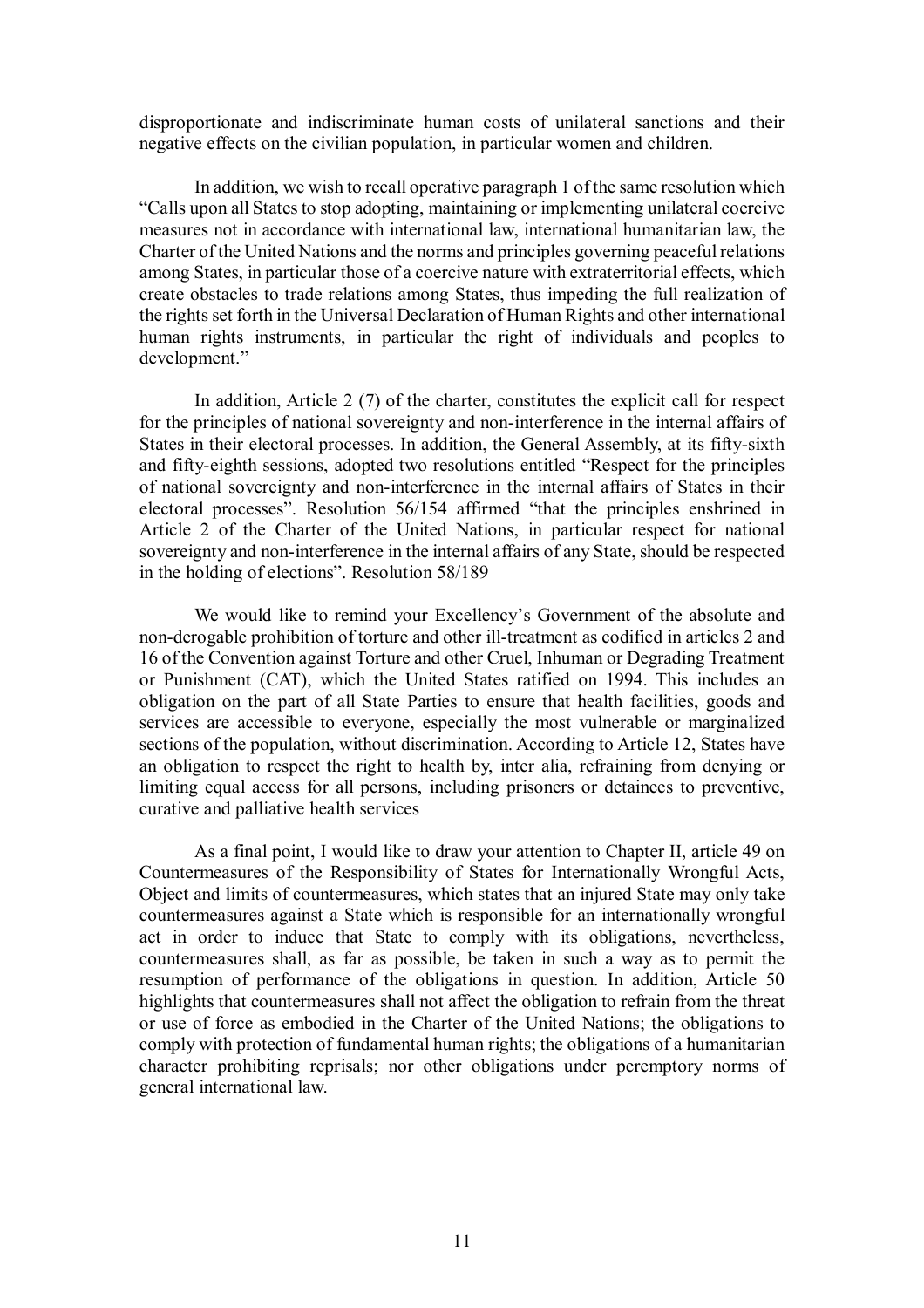# Annex II

## List of victims, children. Awaiting transplant under the Simon Bolivar Foundation Programme

| First / Family<br><b>Name</b> | <b>Sex</b> | Date of birth | Age                | <b>Illness</b>                                                                                                                                                                                                                       | Location |
|-------------------------------|------------|---------------|--------------------|--------------------------------------------------------------------------------------------------------------------------------------------------------------------------------------------------------------------------------------|----------|
|                               |            |               |                    |                                                                                                                                                                                                                                      |          |
|                               |            |               |                    |                                                                                                                                                                                                                                      |          |
|                               |            |               |                    |                                                                                                                                                                                                                                      |          |
|                               |            |               |                    |                                                                                                                                                                                                                                      |          |
|                               |            |               |                    |                                                                                                                                                                                                                                      |          |
|                               |            |               |                    |                                                                                                                                                                                                                                      |          |
|                               |            |               |                    |                                                                                                                                                                                                                                      |          |
|                               |            |               |                    |                                                                                                                                                                                                                                      |          |
| Ŧ                             |            |               | <u>a shekara t</u> |                                                                                                                                                                                                                                      |          |
| ٠Ţ                            |            |               | <u>ang p</u>       |                                                                                                                                                                                                                                      |          |
|                               |            |               |                    | <u> Tanzania de San Francia de San Francia de San Francia de San Francia de San Francia de San Francia de San Francia de San Francia de San Francia de San Francia de San Francia de San Francia de San Francia de San Francia d</u> |          |